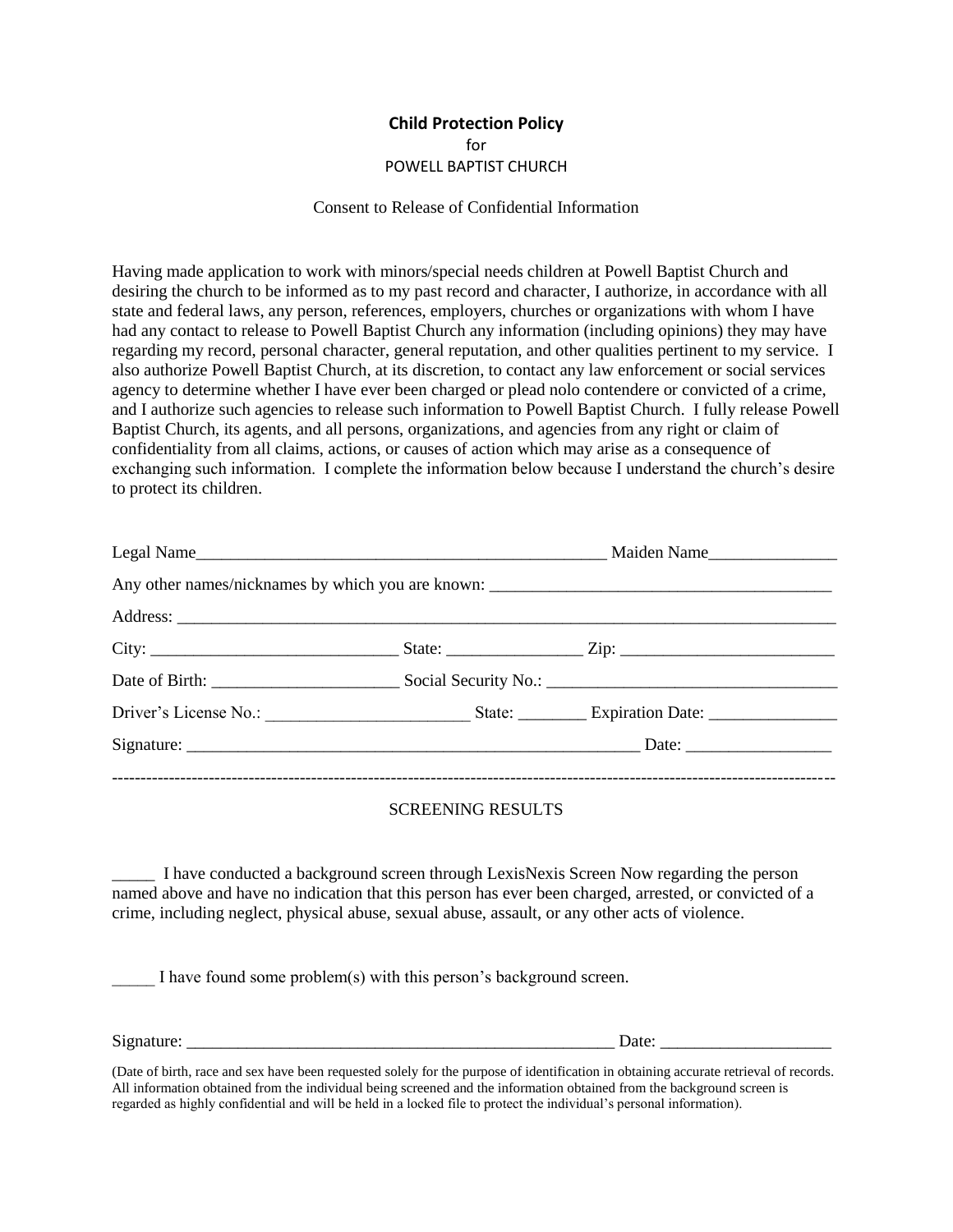# **POWELL BAPTIST CHURCH CHILD PROTECTION POLICY & AGREEMENT FORM**

# I. POWELL BAPTIST CHURCH CHILD PROTECTION POLICY

- A. The Powell Baptist Church (PBC) is committed to protecting preschoolers, children and youth from sexual, emotional and physical abuse. Powell Baptist Church has a **Zero-Tolerance Policy** prohibiting any act of sexual, emotional or physical abuse. The zero-tolerance policy requires of Powell Baptist Church employees and volunteers the immediate reporting to the PBC child protection designee of any occurrence or suspected occurrence.
- B. Any paid employee or volunteer who works with children (age 17 or under) will be given the definition of child abuse in writing, as well as the policy on reporting child abuse. All paid employees and volunteers are required to participate in an annual child abuse seminar to help the worker gain an appreciation for the reality of the concern. The definitions and training should help workers identify child abuse in the future, if they see signs of it.
- C. Powell Baptist Church exercises one or both of the following practices:
	- a. The **"two adult" rule** requires a reasonable number of adult workers to be maintained in each situation involving the supervision of children and youth, but with a minimum of two workers (that are not married to each other or members of the same family) at all times. A married couple or two family members account for only "one" of the "two adult" rule.
	- b. An **"open door" policy** is implemented when there is only one adult in the room with children and youth. The classroom door must remain open when only one adult is present with the children or youth.
- D. Powell Baptist Church organizational directors/ministry leaders are the child designees; they supervise on an ongoing basis and make unannounced visits into classes or other sites from time to time.
- E. All paid employees and those volunteers who work with children and youth will have an application on file that includes a legal release statement allowing the PBC to conduct criminal background checks. The application includes questions pertaining to working with children and youth. The application may include personal interviews, current address information, former churches, references and general experience in working with children and/or youth.
- F. A criminal background check will be conducted on all paid employees. A criminal background check will be conducted on all volunteers who work with children and youth. Should the results of a background check deem that an individual could not serve as a children or youth worker, that individual will be notified in person by the pastor of PBC or the church's designee and in writing.
- G. And identification system will be utilized during PBC meetings/functions so that when adults drop off a child they are the same adults or the adult's designee who picks up the child.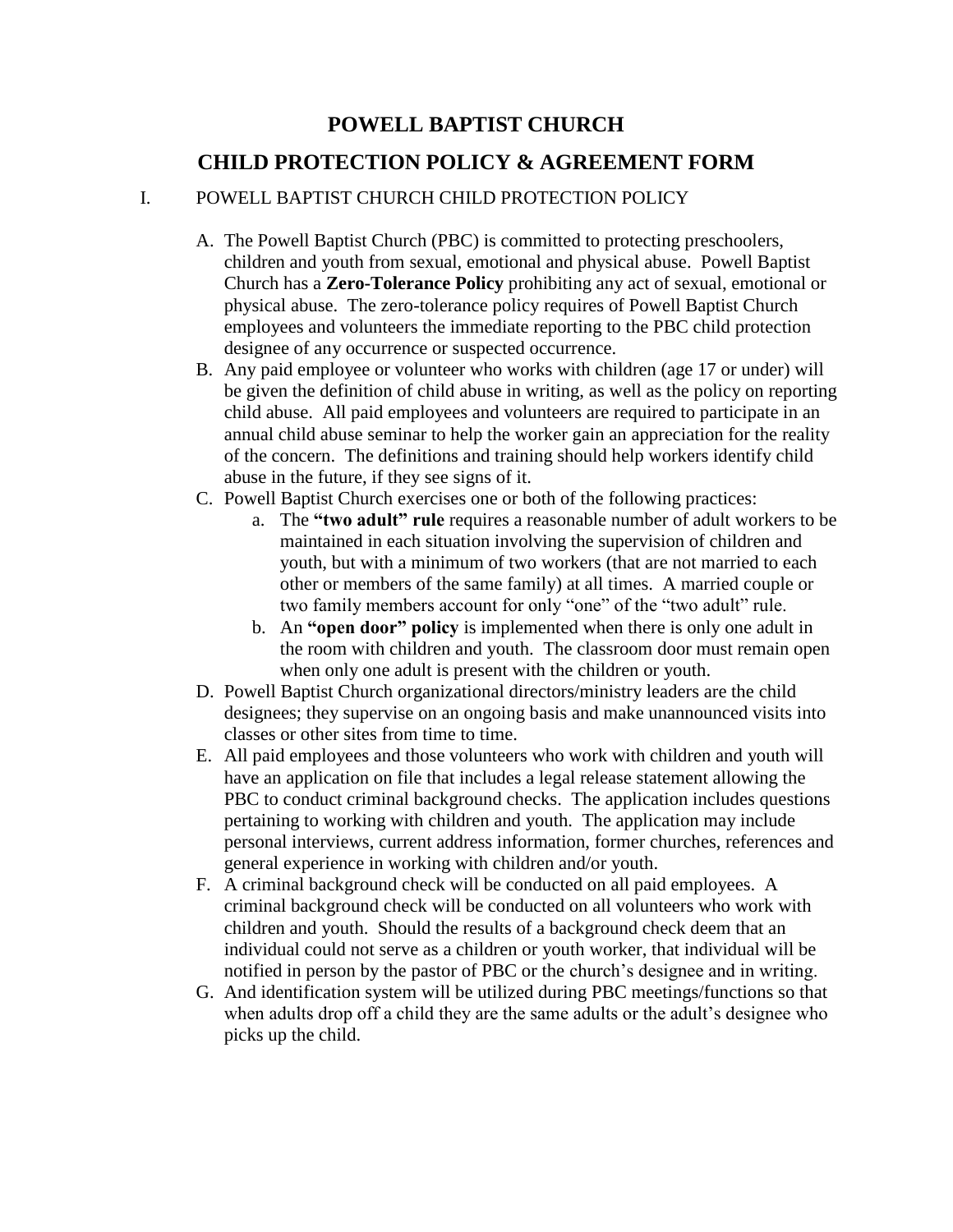# II. DEFINITIONS

A. Defining Child Abuse

- Emotional Abuse: Occurs when a child's emotional and mental health are not being met.
- Neglect: Occurs when a child's needs for food, shelter, clothing or supervision have not been met.
- Physical Abuse: Occurs when someone inflicts visible or invisible bodily harm.
- Sexual Abuse: Involves direct or indirect sexual acts or behavior including but not limited to language and audio visual materials.
- B. Identifying Physical and Behavioral Indicators of Abuse/Neglect

Disclaimer: These indicators are not exhaustive and do not verify actual abuse, however when observed, they may warrant further investigation. If these indicators are detected, see reporting procedure.

- Wary of others
- Clingy (clinging) to others
- Uncomfortable with emotions (crying)
- Emotionally detached
- Extreme changes in behavior when not around parents
- Manipulative or controlling/poor image of self
- Delinquent behavior
- Self-mutilation, drug, and alcohol abuse
- Bruises, welts, burns, bite marks, bed wetting, fractures
- Reluctant to change clothes in front of others
- Questionable sexual behavior, knowledge beyond the particular developmental age
- Promiscuous
- Withdrawn, distant
- Self-conscious
- Obsessively clean
- Extreme compliance or defiant
- Anxious
- Fearful
- Pain or itching in genital area
- Injury to genital area

# III. REPORTING PROTOCOL

A. Any suspicion or allegation of abuse and/or neglect of a child by a staff member, family member or any individuals shall be confidentially reported to Powell Baptist Church child protection designee immediately. Do not treat any suspicion or accusation as frivolous.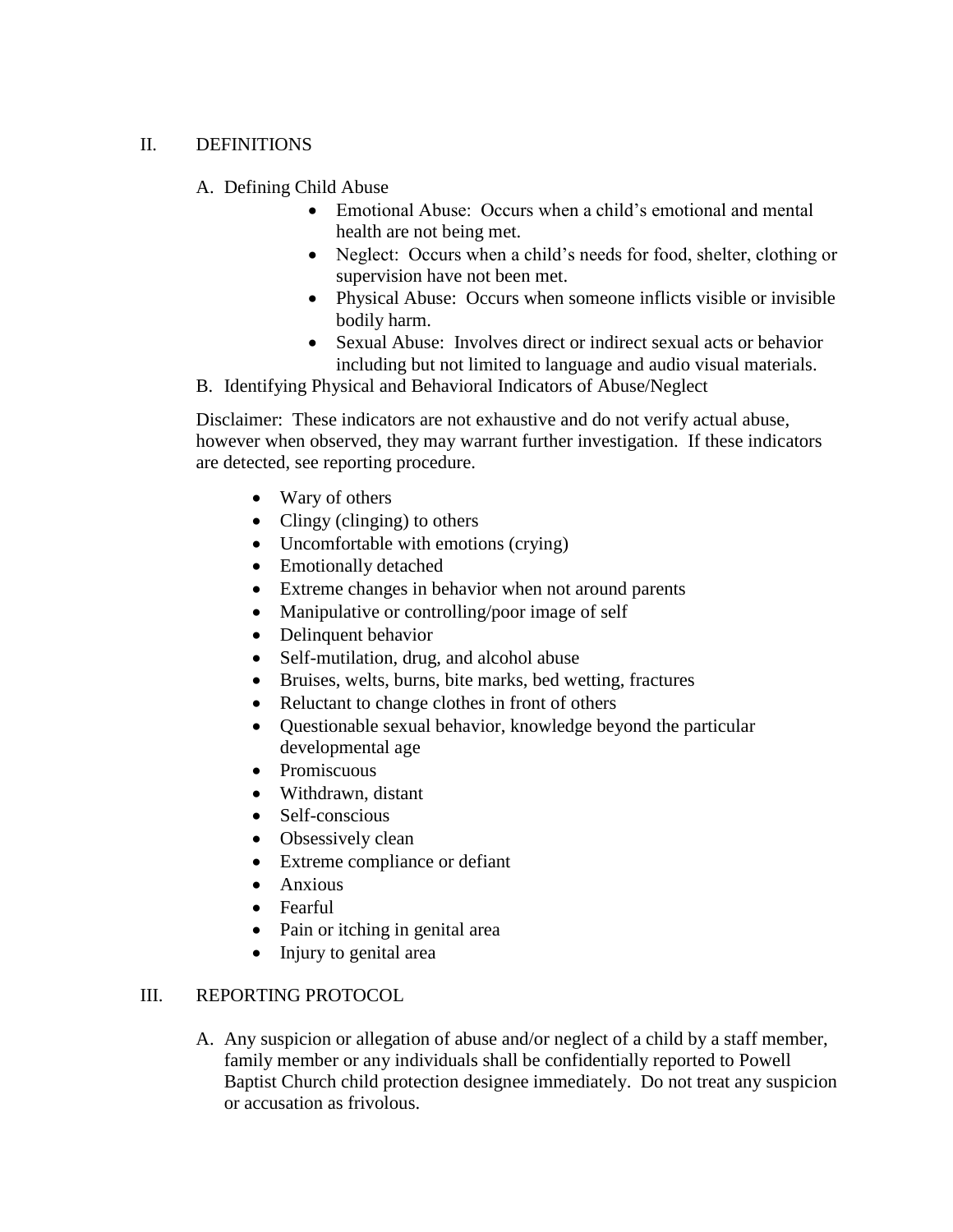B. The decisions regarding further assessment of any danger, seeking consultation, notification of parents/custody holders and any further necessary services will be based on the decision of the Powell Baptist Church organizational director/ministry leader following consultation with the Pastor of Powell Baptist Church or the church's designee.

### IV. MEDIA COMMUNICATION

The Pastor of Powell Baptist Church or the church's designee is designated as the media spokesman for the church in all matters related to sexual molestation and any other forms of child abuse. All questions and inquiries should be referred to this individual.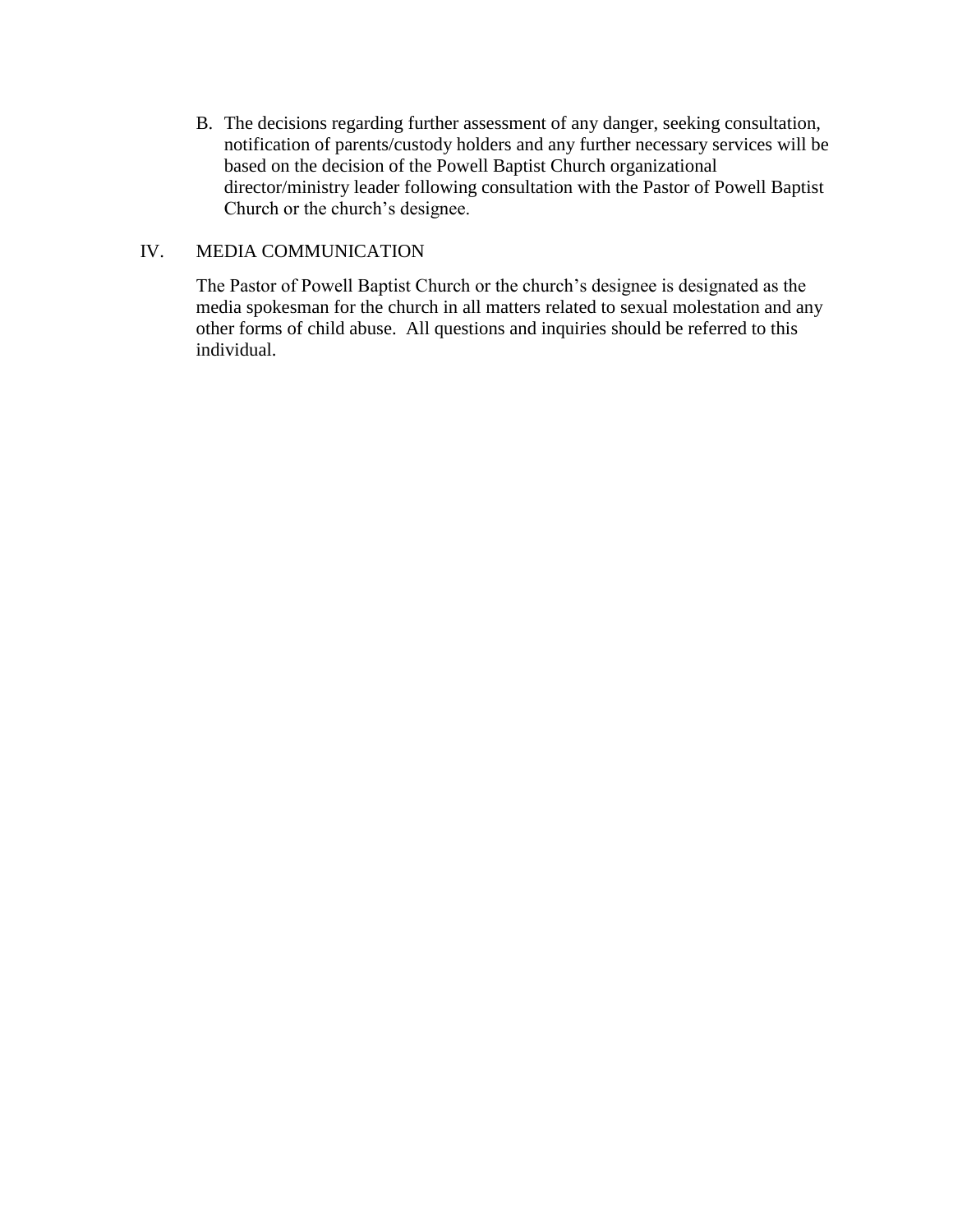# AGREEMENT STATEMENT AND SIGNATURE

I have read this Powell Baptist Church Child Protection Policy document and understand Sections I, II, III and IV. I agree to abide by the policy and procedures as detailed in this document.

| Church Representative's Position: |
|-----------------------------------|
|                                   |
|                                   |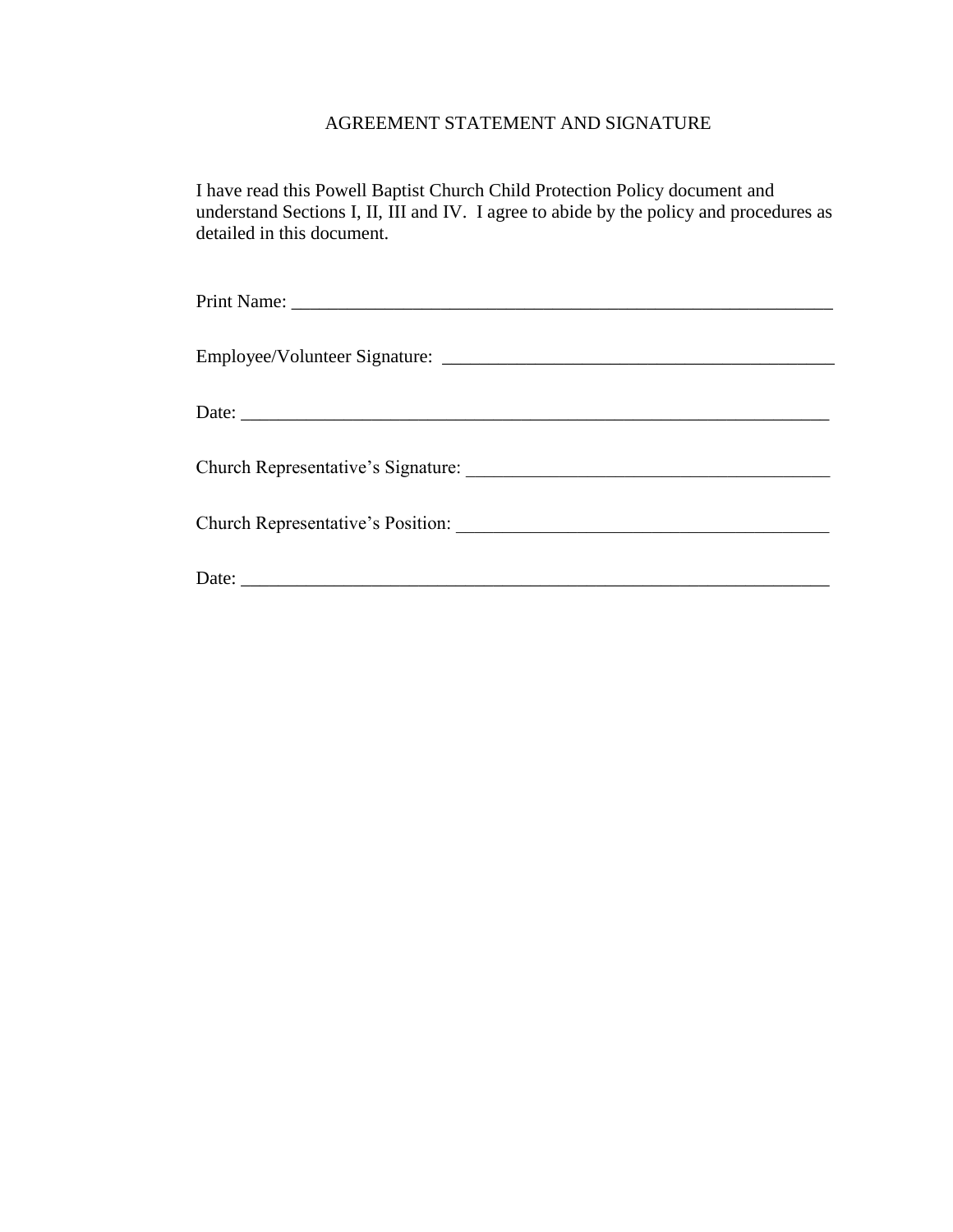### Child Protection Policy

#### for

#### Powell Baptist Church

#### CONFIDENTIAL VOLUNTEER APPLICATION

Powell Baptist Church requires completion of this application by every volunteer who desires to serve in a position involving the supervision or care of minors under the age of 18 and for all activities in church facilities or church sponsored events, and by every volunteer working with individuals with special needs. We believe that God has called us to provide a safe environment that allows for spiritual growth for all who are in our care. Name \_\_\_\_\_\_\_\_\_\_\_\_\_\_\_\_\_\_\_\_\_\_\_\_\_\_\_\_\_\_\_\_\_\_\_\_\_\_\_\_\_\_\_\_\_\_\_\_\_\_\_\_ Date \_\_\_\_\_\_\_\_\_\_\_\_\_\_\_\_\_\_\_\_\_ Maiden Name (if applies) Present Address \_\_\_\_\_\_\_\_\_\_\_\_\_\_\_\_\_\_\_\_\_\_\_\_\_\_\_\_\_\_\_\_\_\_\_\_\_\_\_\_\_\_\_\_\_\_\_\_\_\_\_\_\_\_\_\_\_\_\_\_\_\_\_\_\_\_\_\_\_\_ City State  $\overline{C}$   $\overline{C}$   $\overline{C}$   $\overline{C}$   $\overline{C}$   $\overline{C}$   $\overline{C}$   $\overline{C}$   $\overline{C}$   $\overline{C}$   $\overline{C}$   $\overline{C}$   $\overline{C}$   $\overline{C}$   $\overline{C}$   $\overline{C}$   $\overline{C}$   $\overline{C}$   $\overline{C}$   $\overline{C}$   $\overline{C}$   $\overline{C}$   $\overline{C}$   $\overline$ Daytime Phone **Evening Phone** Email Address \_\_\_\_\_\_\_\_\_\_\_\_\_\_\_\_\_\_\_\_\_\_\_\_\_\_\_\_\_\_\_\_\_\_\_\_\_\_\_\_\_\_\_\_\_\_\_\_\_\_\_\_\_\_\_\_\_\_\_\_\_\_\_\_\_\_\_\_\_\_\_ **When and where was your profession of Faith in Christ?** (Please give church and city) List any spiritual gifts, talents, callings, training, education or other factors that have prepared you for teaching minors \_\_\_\_\_\_\_\_\_\_\_\_\_\_\_\_\_\_\_\_\_\_\_\_\_\_\_\_\_\_\_\_\_\_\_\_\_\_\_\_\_\_\_\_\_\_\_\_\_\_\_\_\_\_\_\_\_\_\_\_\_\_\_\_\_\_\_\_\_\_\_\_\_\_\_\_\_\_\_\_\_\_\_\_\_\_\_\_ \_\_\_\_\_\_\_\_\_\_\_\_\_\_\_\_\_\_\_\_\_\_\_\_\_\_\_\_\_\_\_\_\_\_\_\_\_\_\_\_\_\_\_\_\_\_\_\_\_\_\_\_\_\_\_\_\_\_\_\_\_\_\_\_\_\_\_\_\_\_\_\_\_\_\_\_\_\_\_\_\_\_\_\_\_\_\_\_ Please give a brief testimony. \_\_\_\_\_\_\_\_\_\_\_\_\_\_\_\_\_\_\_\_\_\_\_\_\_\_\_\_\_\_\_\_\_\_\_\_\_\_\_\_\_\_\_\_\_\_\_\_\_\_\_\_\_\_\_\_\_\_\_\_\_\_\_\_\_\_\_\_\_\_\_\_\_\_\_\_\_\_\_\_\_\_\_\_\_\_\_\_ \_\_\_\_\_\_\_\_\_\_\_\_\_\_\_\_\_\_\_\_\_\_\_\_\_\_\_\_\_\_\_\_\_\_\_\_\_\_\_\_\_\_\_\_\_\_\_\_\_\_\_\_\_\_\_\_\_\_\_\_\_\_\_\_\_\_\_\_\_\_\_\_\_\_\_\_\_\_\_\_\_\_\_\_\_\_\_\_ \_\_\_\_\_\_\_\_\_\_\_\_\_\_\_\_\_\_\_\_\_\_\_\_\_\_\_\_\_\_\_\_\_\_\_\_\_\_\_\_\_\_\_\_\_\_\_\_\_\_\_\_\_\_\_\_\_\_\_\_\_\_\_\_\_\_\_\_\_\_\_\_\_\_\_\_\_\_\_\_\_\_\_\_\_\_\_\_ \_\_\_\_\_\_\_\_\_\_\_\_\_\_\_\_\_\_\_\_\_\_\_\_\_\_\_\_\_\_\_\_\_\_\_\_\_\_\_\_\_\_\_\_\_\_\_\_\_\_\_\_\_\_\_\_\_\_\_\_\_\_\_\_\_\_\_\_\_\_\_\_\_\_\_\_\_\_\_\_\_\_\_\_\_\_\_\_ \_\_\_\_\_\_\_\_\_\_\_\_\_\_\_\_\_\_\_\_\_\_\_\_\_\_\_\_\_\_\_\_\_\_\_\_\_\_\_\_\_\_\_\_\_\_\_\_\_\_\_\_\_\_\_\_\_\_\_\_\_\_\_\_\_\_\_\_\_\_\_\_\_\_\_\_\_\_\_\_\_\_\_\_\_\_\_\_ Would you be available for periodic volunteer training sessions? \_\_\_\_\_\_\_ Yes \_\_\_\_\_ No  $Ministry(s)$  where you want to serve **Previous Addresses** (Please list addresses for the past 5 years). Address \_\_\_\_\_\_\_\_\_\_\_\_\_\_\_\_\_\_\_\_\_\_\_\_\_\_\_\_\_\_\_ City \_\_\_\_\_\_\_\_\_\_\_\_\_\_\_\_\_\_ State \_\_\_\_\_\_\_\_ Zip \_\_\_\_\_\_\_\_\_\_\_ Dates From: \_\_\_\_\_\_\_\_\_\_\_\_\_\_\_\_\_\_\_ To: \_\_\_\_\_\_\_\_\_\_\_\_\_\_\_\_\_\_ Address \_\_\_\_\_\_\_\_\_\_\_\_\_\_\_\_\_\_\_\_\_\_\_\_\_\_\_\_\_\_\_ City \_\_\_\_\_\_\_\_\_\_\_\_\_\_\_\_\_\_ State \_\_\_\_\_\_\_\_ Zip \_\_\_\_\_\_\_\_\_\_\_ Dates From: \_\_\_\_\_\_\_\_\_\_\_\_\_\_\_\_\_\_\_ To: \_\_\_\_\_\_\_\_\_\_\_\_\_\_\_\_\_\_ Address \_\_\_\_\_\_\_\_\_\_\_\_\_\_\_\_\_\_\_\_\_\_\_\_\_\_\_\_\_\_\_ City \_\_\_\_\_\_\_\_\_\_\_\_\_\_\_\_\_\_ State \_\_\_\_\_\_\_\_ Zip \_\_\_\_\_\_\_\_\_\_\_ Dates From: To: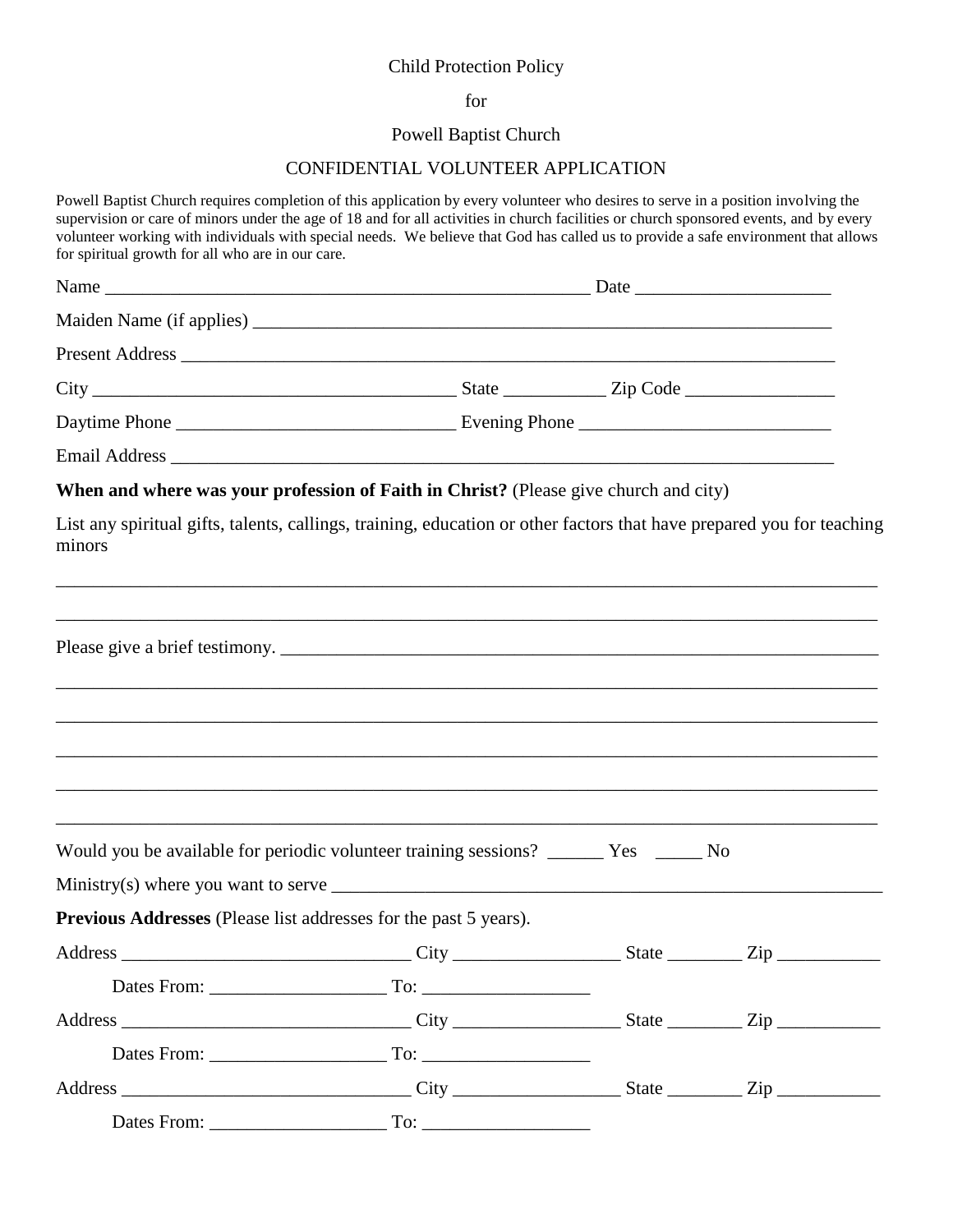# REFERENCES

Personal (People not related to you by blood or marriage.)

| Churches you have previously attended in the past five years. Include ALL work involving<br>minors/special needs individuals. (Attach separate page if needed.) |  |  |  |  |
|-----------------------------------------------------------------------------------------------------------------------------------------------------------------|--|--|--|--|
|                                                                                                                                                                 |  |  |  |  |
|                                                                                                                                                                 |  |  |  |  |
|                                                                                                                                                                 |  |  |  |  |
|                                                                                                                                                                 |  |  |  |  |
|                                                                                                                                                                 |  |  |  |  |
|                                                                                                                                                                 |  |  |  |  |
|                                                                                                                                                                 |  |  |  |  |
|                                                                                                                                                                 |  |  |  |  |
|                                                                                                                                                                 |  |  |  |  |
|                                                                                                                                                                 |  |  |  |  |
| Previous volunteer work involving minors/special needs individuals. (non church)                                                                                |  |  |  |  |
|                                                                                                                                                                 |  |  |  |  |
|                                                                                                                                                                 |  |  |  |  |
|                                                                                                                                                                 |  |  |  |  |
|                                                                                                                                                                 |  |  |  |  |
|                                                                                                                                                                 |  |  |  |  |
|                                                                                                                                                                 |  |  |  |  |
|                                                                                                                                                                 |  |  |  |  |
|                                                                                                                                                                 |  |  |  |  |
|                                                                                                                                                                 |  |  |  |  |